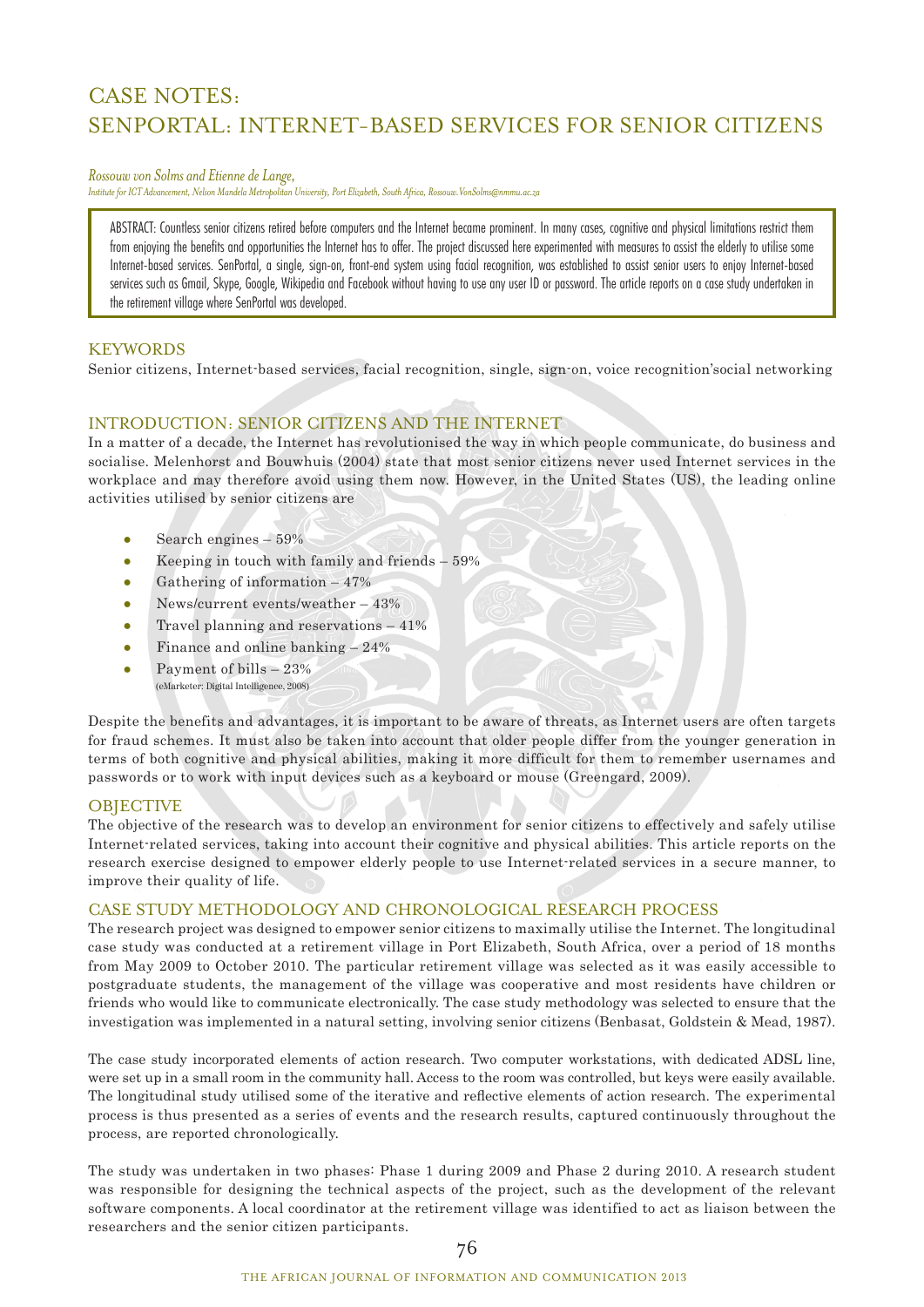# RESEARCH RESULTS

# **PHASE 1 (YEAR 1)**

#### **QUESTIONNAIRE 1**

All the senior citizens were invited to an inaugural meeting by the local coordinator where the project was introduced and the first questionnaire, Questionnaire 1, was completed by those interested in participating. The objective of Questionnaire 1 was to determine the Internet-related services the participants would like to be offered and to assess their computer and Internet skills and experience to date. Results from Questionnaire 1 can be summarised as follows:

- 22 senior citizens committed to participate in the project, of whom 21 were older than 70 years. • 11 (50%) of these indicated that they had worked on a computer before, albeit on main-frame terminals in many cases, while the other 50% had never worked on any computer previously.
- The most common reason for not having used a computer was the absence of need, opportunity or training.
- Most respondents (85% of the 22) indicated that they are interested in learning to use the Internet because they have children and/or grandchildren overseas with whom they would like to communicate regularly.

Based on analysis of the results from Questionnaire 1, it was decided to make available Google, Gmail and Skype. For security reasons, it was decided not to promote electronic banking or any e-commerce services at this initial stage.

#### **TRAINING SESSION 1**

The participants were invited to attend a first training session two weeks after administration of Questionnaire 1. The researchers prepared user manuals for the first training session. Twenty-two participants attended the session, exclusively dedicated to the use of Google and Gmail. A Gmail account was created for every participant and they were asked to gather the email addresses of those with whom they wished to communicate. In the second training session, Skype was introduced and its use explained. Participants interested in using Skype were assisted to create Skype accounts. A software programme was run in the background, which captured data regarding which of the three Internet services were used by which participant and for how long. A logbook was introduced and participants were asked to record problems, frustrations and positive comments.

#### **TRAINING SESSION 2**

At the second session, 20 participants attended the meeting. A few positive stories were shared, but predominantly negative comments were received. Participants complained about general operating system oriented problems and user identification (user ID) and password difficulties. In most cases, participants became confused with the various user IDs and passwords for signing onto the operating system, Gmail or Skype. One participant, a retired IT professional, volunteered to act as system administrator and to assist the others. He would ensure that both computers were running continually to obviate the need for start up. Additionally, it was decided to develop a front-end system, called Electronic Senior Citizen (eSenCit) that would act as a single, sign-on system. Single sign-on is a user authentication process that permits a user to enter one username and password in order to access multiple applications or services (SearchSecurity.com, 2008).

eSenCit, as a single, sign-on system, was partially successful. Once a participant logged on to eSenCit with a unique user ID and password, the system provided the user with three options, Google, Gmail and/or Skype. Three large icons appeared on the screen and the user merely had to click on the appropriate block. Also, if Gmail was selected, eSenCit would automatically log the user into his/her Gmail account, with the need for further user ID and password. Unfortunately, this service could not be introduced for Skype because of security settings in Skype. Once logged into eSenCit, the user still had to log onto Skype with another user ID and password. It was decided that one computer would run with eSenCit and the other with the normal Windows interface.

#### **QUESTIONNAIRE 2**

After six months, a second questionnaire, Questionnaire 2, was administered to receive feedback from participants (see Table 1 below). Results from Questionnaire 2 reflected that about:

- 90% of the participants used Gmail at least once a week.
- 65% never used Skype, mainly because they did not have anybody to communicate with.
- 50% never used Google.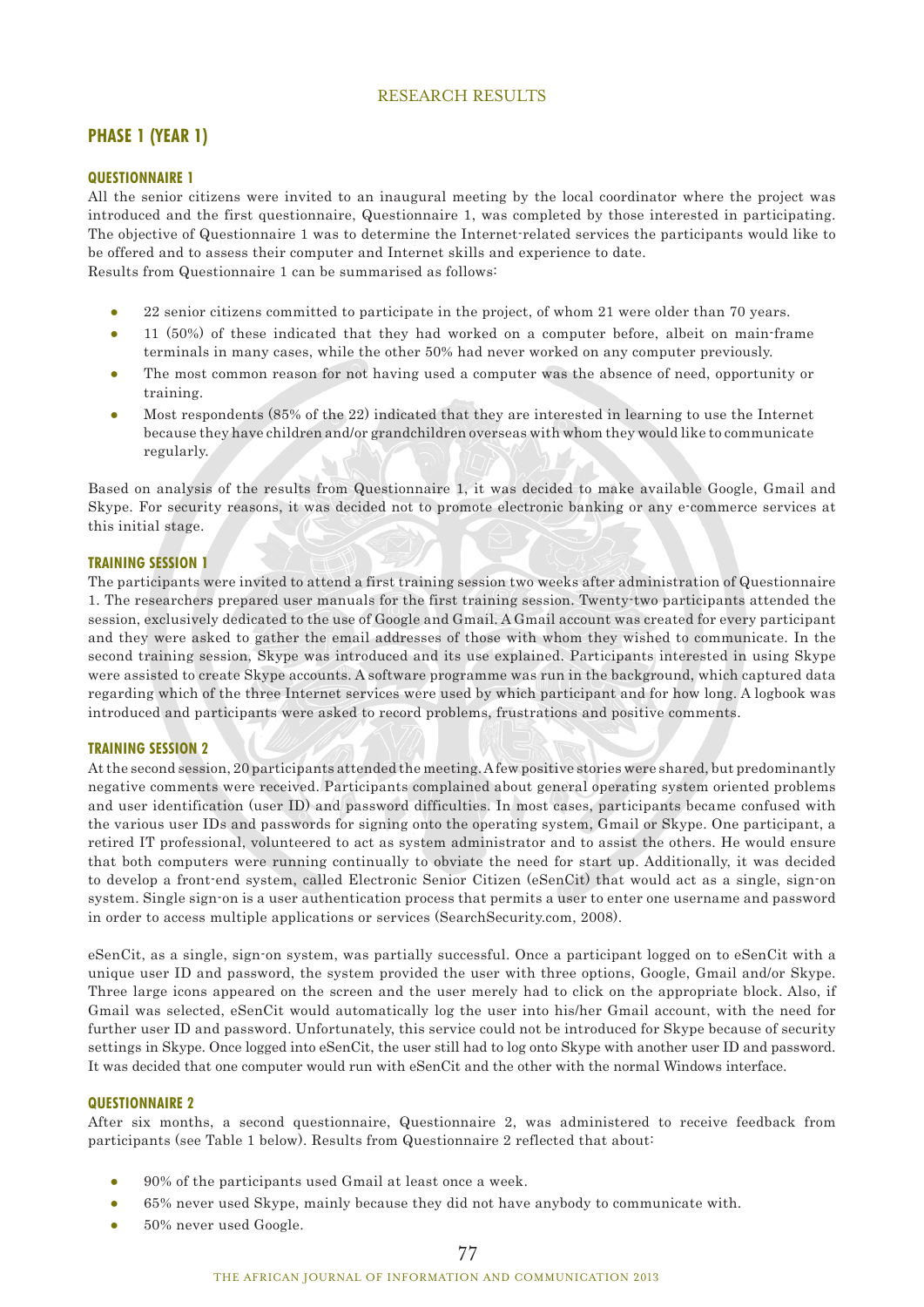#### TABLE 1: SENIOR CITIZENS' RESPONSES

| <b>Questions asked</b>                                                   | Result                                                                   |
|--------------------------------------------------------------------------|--------------------------------------------------------------------------|
| Is access to the computer room too restricted?                           | $Yes - 45%$                                                              |
|                                                                          | $No-55%$                                                                 |
| How dependent are you on the administrator?                              | Not at all $-10%$                                                        |
|                                                                          | I need help occasionally - 70%                                           |
|                                                                          | I only use the computers when the administrator is there to assist - 20% |
| Which computer do you use the most?                                      | PC with eSenCit installed - 50%                                          |
|                                                                          | PC without eSenCit installed - 35%                                       |
| Do you use the printer provided?                                         | $Yes - 35%$                                                              |
|                                                                          | $No - 55%$                                                               |
| On which services would you require more training?                       | $G$ mail $-40%$                                                          |
|                                                                          | $Google-55%$                                                             |
|                                                                          | $Skype-60%$                                                              |
| Did the project add to your quality of life?<br>Is the project worth it? | Yes, definitely - 85%                                                    |
|                                                                          | Maybe a little - 15%                                                     |
|                                                                          | No, not really $-0\%$                                                    |

### **KEY STATISTICS YEAR 1**

The data log statistics for Year 1 usage (seven months) were analysed. The following are some important statistics:

- A total of 8 387 minutes (139,78 hours) was spent using the available Internet services.
- Gmail was by far the most popular service, using 6 666 of the 8 387 minutes (79.4%).
- Eighteen of the 22 users were active on Gmail, while four users did not record any time using this service.
- Twelve users spent time using Google, while one user spent more than 15 hours on Google.
- Only seven of the 22 users used Skype, while 217 of the 270 minutes (80%) recorded for Skype were utilised by one user. On further investigation it was identified that this user (a grandmother in her 70s) had a son and grandchildren in New Zealand and a daughter in the US.

#### **PROBLEMS ENCOUNTERED**

At the end of Year 1, it was clear that the project had many advantages, as 85% of the participants indicated that it had definitely added to their quality to life (Table 1). However, the following problems were identified:

- (1) The use of user IDs and passwords was identified as a major barrier to ease of use and a positive experience.
- (2) Comments extracted from the logbook indicated that the users experienced many frustrations: "John (the administrator) not available", "Could not log in", "Couldn't get into Skype or Gmail", "Printer is printing very small".
- (3) Gmail made some changes to their authentication system and eSenCit could no longer log in users directly. Thus the restricted version of single sign-on was nullified and users were again fully dependent on user IDs and passwords.
- (4) The administrator moved away and was lost to the project.

It is apparent that the bulk of the problems recorded related to user identification and authentication. Users were dependent on the administrator for assistance, but this could be explained by their problems with authentication.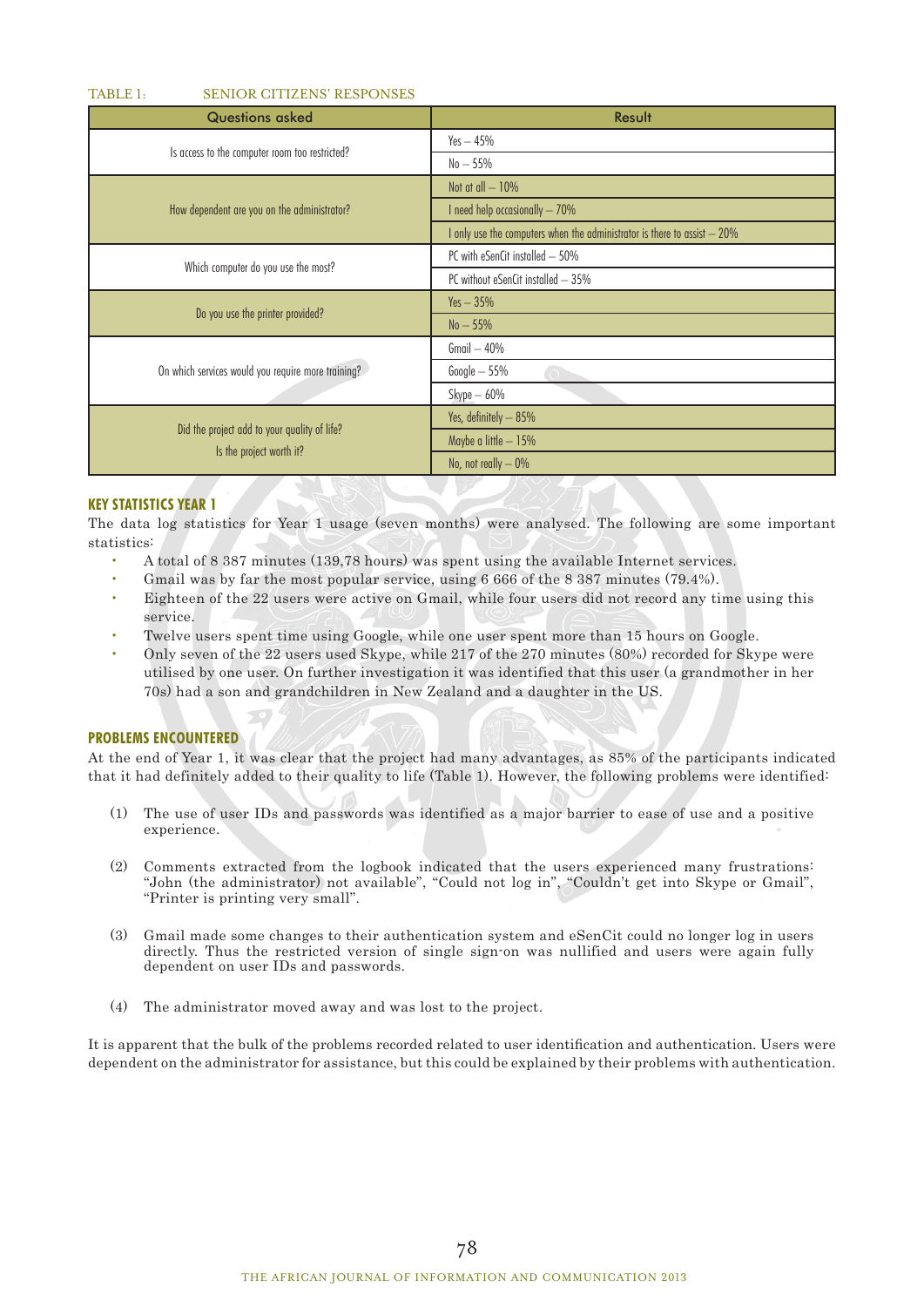# **PHASE 2 (YEAR 2)**

In Year 2, it was necessary that the user interface, the user identification and authentication process and printing facilities were improved and made more user-friendly. The objectives for Year 2 were discussed at a meeting with the participants and set as follows:

- The identification and authentication of users of the system, as well as individual services, had to be simplified, because there were problems remembering all the user IDs and passwords.
- Single sign-on had to be re-instated to cater for all services requiring user authentication.
- Two additional services, namely Wikipedia and Facebook, were to be introduced.
- Printing facilities had to be improved.

With these objectives in mind, a new eSenCit front-end system was built. This system, called SenPortal, would make use of facial recognition technology to identify and authenticate individual users, thereby necessitating very little interaction from the user's side. SenPortal would also include a single, sign-on system that would log users automatically onto Gmail, Skype and Facebook once identified and successfully authenticated.

Midway through Year 2, the first version of SenPortal was introduced on one of the two computers. All users were registered on the facial recognition system and their individual user ID and password captured onto the single, sign-on component of SenPortal. Wikipedia and Facebook were demonstrated and explained to the participants and added to SenPortal.

Figure 1 presents the initial SenPortal login screen that welcomes a user. As mentioned at the top of the screen, the user merely has to look into the web camera (webcam) for three seconds. SenPortal then identifes and authenticates him/her and a confirmation screen (see Figure 2) is displayed, where he/she confirms identification. This initial login screen in SenPortal (see Figure 1) also has another option, *Switch Interface*, whereby the user can switch to the traditional, Windows-based login screen.

#### FIGURE 1: SENPORTAL FACIAL RECOGNITION LOGIN SCREEN



FIGURE 2: SENPORTAL LOGIN PROMPT



Once the user has been identified and authenticated successfully, SenPortal will display the home screen of the system front-end (See Figure 3).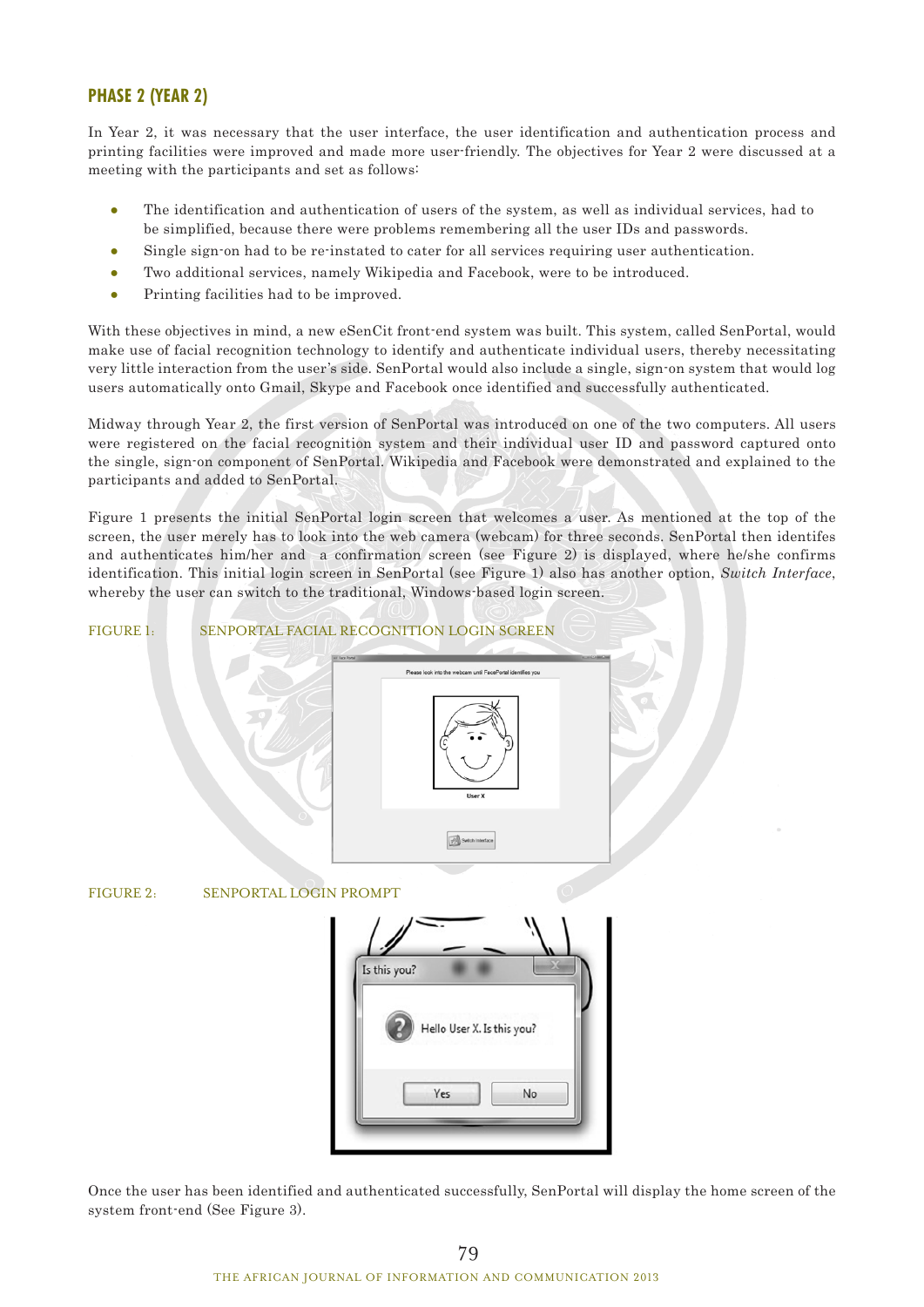#### FIGURE 3: SENPORTAL HOME SCREEN



The SenPortal home screen makes the following available to the user:

- Quick links to Google and Wikipedia (middle, left of screen).
- Access icons to the five Internet services offered (middle of screen). If the user chooses Gmail, Facebook or Skype, he/she will be automatically logged into that particular service (with a user ID or password), with no additional login required.
- An alert window in the top left for new email messages.
- A log-out link in the bottom right-hand corner.

SenPortal successfully combined facial recognition, as an identification and authentication mechanism, with single sign-on. The benefits of SenPortal are:

- One-time login.
- Access to multiple services with further login.
- No need to remember any usernames and passwords.
- No blocking of user accounts due to too many incorrect login attempts.

### **THIRD REVIEW**

Towards the end of Year 2, a final questionnaire, Questionnaire 3, was completed by some (not all) of the active participants.

Results from Questionnaire 3 worth reporting are:

- 85% of respondents use Gmail *often* or *very often*. None of the respondents reported that they never use Gmail.
- No participants indicated that they use Google *very often*, while about 30% indicated they *never* use Google.
- Only three participants actively use Facebook, Wikipedia is used *rarely* and Skype was used *very often* by two participants.
- All participants indicated that Google and Wikipedia are *very easy* or *fairly easy* to use.
- Two participants indicated that Gmail was *difficult* to use whilst the rest indicated it is *easy* to use.
- 85% of participants indicated that SenPortal recognises them *always* or *most of the time*. .15% indicated they were recognised *only sometimes* while nobody indicated that they were *hardly ever* or *never* recognised.

Comments recorded in the logbook also conveyed a positive situation. However, there seemed to be some problems with facial recognition, with the following comments being recorded in the logbook: "Couldn't get into either computer", "Computer recognised me at 11:00, 15:00, but not at 17:45", "Wouldn't recognise my face". Furthermore, there were also problems related to the printer, certain actions on Gmail, like forwarding and opening attachments, and closing down/logging off.

With SenPortal, most of the user ID and password problems that were previously prominent seemed to have been resolved, yet facial recognition still remained a problem. Studying relevant literature, it was learnt that lighting can play an important role in this regard. Ruiz-del-Solar and Quinteros (2008) reported that variable illumination is one of the most important problems in facial recognition. Thus, because the computer room has